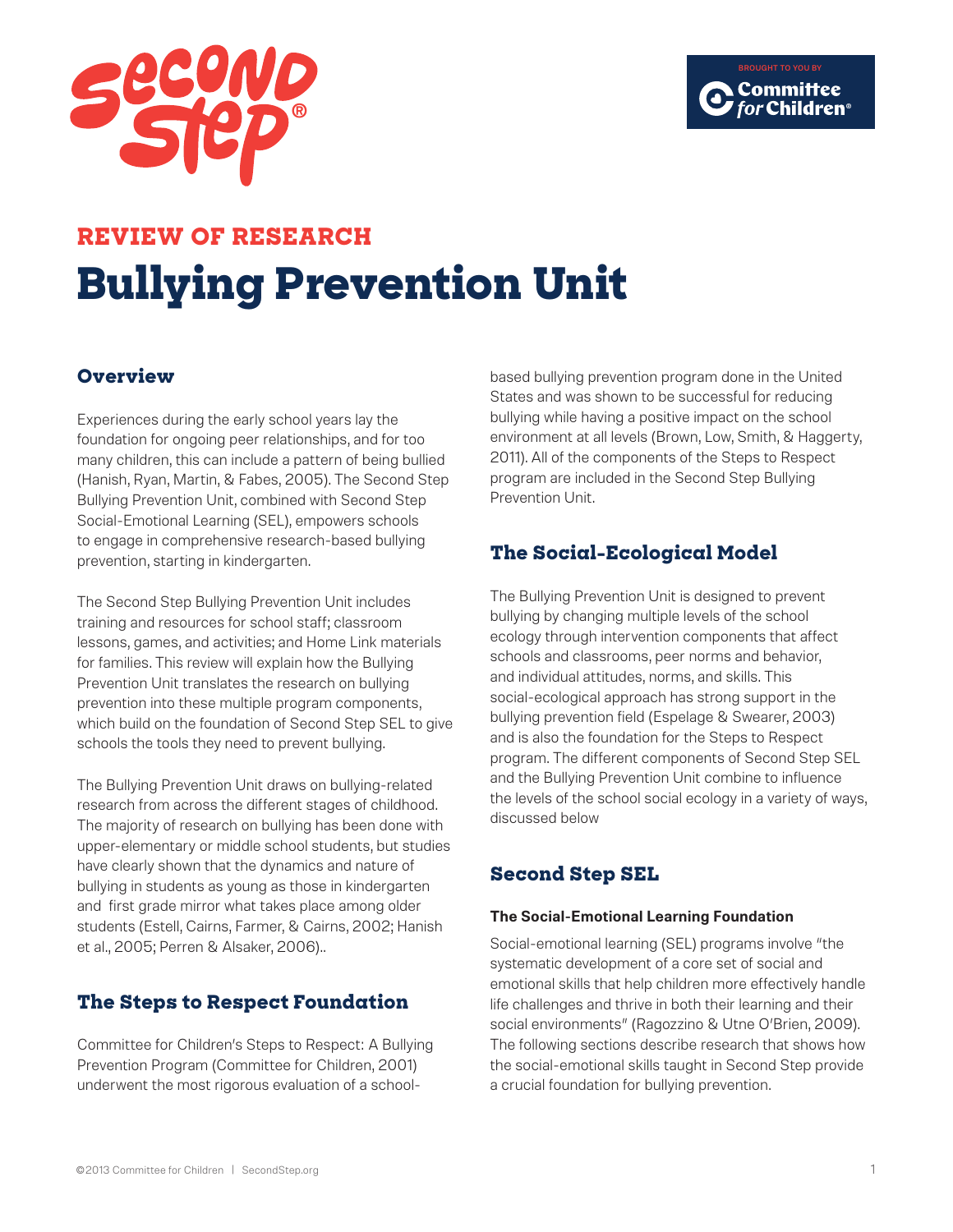



#### **Empathy**

Second Step lessons focus on building empathy, which is related to both social competence and academic success. Being able to identify, understand, and respond to how someone is feeling provides the foundation for helpful and socially responsible behavior, friendships, cooperation, coping, and conflict resolution. Young children with higher levels of empathy tend to be less aggressive, better liked, more socially skilled, and more academically successful (Arsenio, Cooperman, & Lover, 2000; Crick & Dodge, 1994; Denham, 2006; Izard, 2002; Katsurada & Sugawara, 1998).

Research indicates that children often think the reason other children are bullied is because they are different from them or from the perceived norm (Swearer & Cary, 2007). This suggests a lack of empathy for children who are bullied, and that could lead to students justifying it. On the other hand, children who are more empathically concerned about peer victimization are more likely to intervene to stop bullying (Nickerson, Mele, & Princiotta, 2008). Although empathy is a major focus of Second Step SEL, in the Bullying Prevention Unit students learn how to recognize bullying, and the lessons are specifically designed to enhance empathy for students who are bullied.

Perspective taking, an element of empathy taught in Second Step lessons, may help increase concern for peers. Students with perspective-taking skills are less likely to be physically, verbally, and indirectly aggressive to peers (Kaukiainen et al., 1999). Perspective-taking skills also make students more likely to offer emotional support to others (Carlo, Knight, Eisenberg, & Rotenberg, 1991; Litvack-Miller, McDougall, & Romney, 1997). Students who witness bullying are more likely to intervene if they have positive feelings and attitudes toward the victim (Rigby & Johnson, 2006–07).

#### **Emotion Management**

Emotion-management skills help children behave in socially skilled ways (Eisenberg et al., 1997). Children do a better job of managing peer conflicts when they can recognize their own emotions and calm themselves before reacting to situations. Students with poor emotion-management skills may have a harder time

coping with peer challenges because they are prone to act impulsively on their emotions rather than using problem-solving skills, such as analyzing situations, anticipating consequences, and planning (Donohew et al., 2000; Simons, Carey, & Gaher, 2004). Students who lack emotional-regulation skills are more likely to bully others (Leadbeater, Hoglund, & Woods, 2003). Hyperactivity and emotional outbursts also make it more likely students will be victimized by their peers (Rodkin & Hodges, 2003). When children respond to bullying with aggression or highly emotional reactions, those reactions tend to escalate and intensify the bullying (Mahady Wilton, Craig, & Pepler, 2000).

On the other hand, being skilled at managing strong emotions, such as anger, embarrassment, anxiety, fear, and jealousy, can improve students' abilities to get along with peers and make good choices. Students being bullied can learn to use self-talk and other calming strategies to avoid crying, retaliating, or responding in other ways likely to mark them as easy targets for continued victimization (Kochenderfer & Ladd, 1997; Schwartz, Dodge, & Coie, 1993).

#### **Friendship Skills**

Bullying is typically a social process that has a lot to do with the social status and peer relationships of students who experience bullying (Cook, Williams, Guerra, Kim, & Sadek, 2010; Espelage, Holt, & Henkel, 2003; Salmivalli, 2010). One way to protect children from bullying is to help them get along with peers and have more friends by increasing their friendship skills—an overarching goal of Second Step SEL. A lack of social skills increases students' risk of being bullied (Farmer et. al, 2010; Perren & Alsaker, 2006). Being disliked, socially marginalized, or rejected by peers significantly increases a student's risk of being bullied (Cook et al., 2010; Hodges & Perry, 1999; Perren & Alsaker, 2006; Putallaz et. al., 2007). Victimized children tend to have fewer friends, and the friends they do have are also often victimized (Rodkin & Hodges, 2003). This lack of peer support means other children are less likely to defend children who are bullied, making them easy targets and more vulnerable to emotional harm (Rodkin & Hodges, 2003; Slaby, 2005).

On the other hand, positive social relationships and social support protect students from peer victimization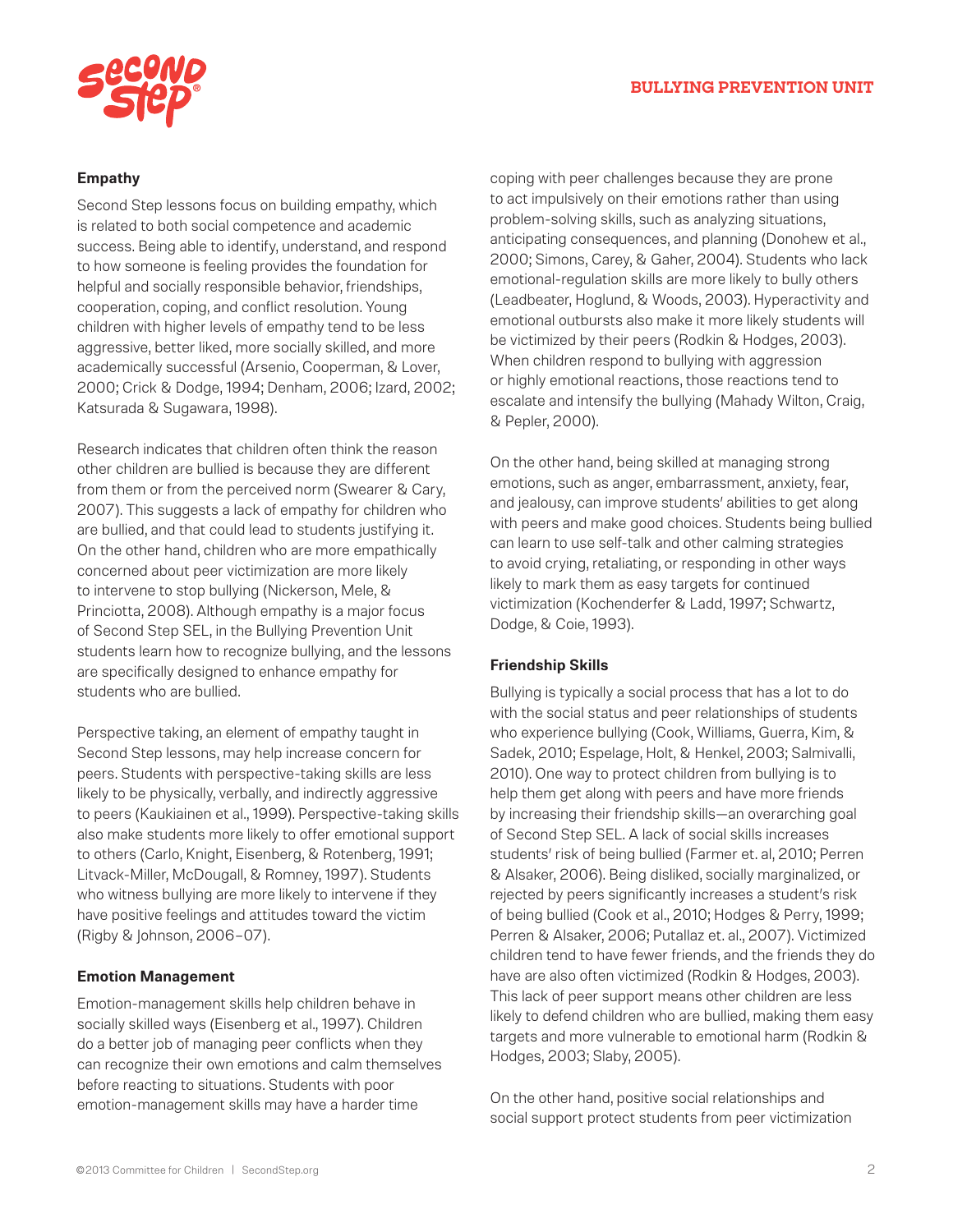

(Demaray & Malecki, 2003; Hanish et al., 2005). Students who have at least one friend are less likely to be victimized by peers, and among bullied children, those who have a good friend experience less subsequent bullying and fewer emotional and behavioral problems (Goldbaum, Craig, Pepler, & Connolly, 2007; Hodges, Boivin, Vitaro, & Bukowski, 1999; Schmidt & Bagwell, 2007).

Social skills also affect how students respond to bullying, which in turn can influence the extent to which they are victimized in the future. Research shows that responding aggressively to bullying can cause victimization to last longer or escalate (Kochenderfer & Ladd, 1997; Mahady Wilton et al., 2000). On the other hand, being passive and failing to defend or assert oneself is associated with being targeted for bullying (Hodges & Perry, 1999; Perry, Williard, & Perry, 1990; Schwartz et al., 1993). Learning social skills can help rejected children become more accepted by peers, less likely to be bullied, and more likely to be defended by peers (Pelligrini, 2002). Students who are able to use socially skilled responses to bullying, such as assertively and appropriately standing up for themselves, are more likely to be able to end the mistreatment (Mahady Wilton, et al., 2000). The Bullying Prevention Unit lessons build on the assertiveness skills taught in the Second Step program by showing students how to use them to refuse and report bullying.

#### **Social Problem Solving and Assertiveness**

To manage peer challenges effectively, students need to be able to assess social situations accurately and respond in thoughtful ways. Many children who are aggressive and bully others lack these skills. They often misread social situations and tend to jump to conclusions, see others as more hostile or aggressive than they are, and come up with fewer and more aggressive ideas about how to handle conflicts (Cook et. al., 2010; Crick & Dodge, 1994; Dodge, 1993; Olweus, 1993; Pelligrini, 2002; Rubin, Bream, & Rose-Krasnor, 1991).

Students who are bullied also may lack effective social problem-solving skills (Biggam & Power, 1999; Cook et al., 2010). Although research shows that bullied children most often respond in aggressive, retaliatory, or emotionally reactive ways to bullying, if they can use problem-solving strategies, it de-escalates conflicts 13 times more effectively (Mahady Wilton et al., 2000). Victimized students who most commonly use passive strategies, such as avoiding, acquiescing to, or ignoring the person doing the bullying, can learn to respond more effectively by using assertive strategies, such as talking with others to find a solution or asking others for help (Mahady Wilton et al., 2000).

## **The Bullying Prevention Unit: Beyond Social-Emotional Learning**

Research shows that effective bullying prevention requires a comprehensive approach that goes beyond SEL (Farmer, 2000). A social-emotional skills-based approach should be accompanied by child- and adult- focused bullyingspecific components designed to change the climate of the school and classroom and reduce the peer rewards that can otherwise reinforce the behavior of aggressive children (Farmer & Xie, 2007; Perren & Alsaker, 2006).

Peer-group behaviors have a strong influence on bullying and on students' willingness to intervene (Espelage, Green, & Polanin, 2011), and therefore prevention efforts need to target the individual and the larger peer group. In addition to SEL, bullying prevention requires addressing the school and classroom environment, educating students and staff about bullying, teaching students and staff how to respond effectively to bullying, and changing student and staff norms about bullying. This section describes the research that supports the ways in which the Bullying Prevention Unit is designed to accomplish these goals.

## **Student-Focused Content**

The Bullying Prevention Unit lessons encourage specific, helpful bystander behaviors and positive student norms by teaching students to recognize, report, and refuse bullying. By learning to recognize bullying, students increase their awareness of the problem, learn to identify when they or others are being bullied, and increase their empathy for bullied students. Giving students a clear message to report bullying sets a positive norm, lets student who might bully know there will be consequences, and supports adults in their efforts to reduce bullying. Lessons on refusing bullying reinforce the message that bullying does not have to be tolerated and encourage students to report and use assertiveness skills to stand up to bullying.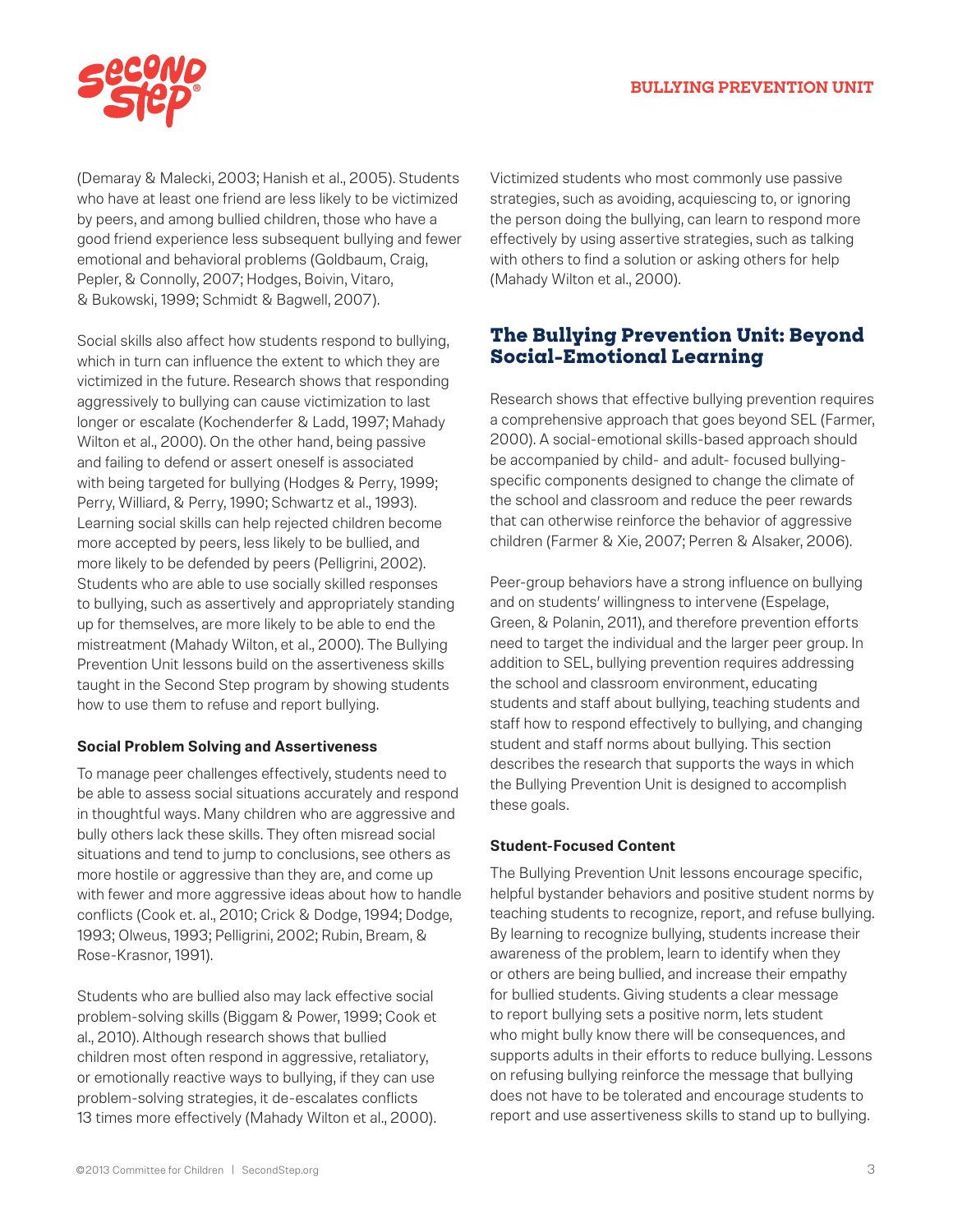#### ® **BULLYING PREVENTION UNIT**



Although building individual students' social-emotional skills contributes to bullying prevention, to be effective a program should also target the social environment and students' bullying-related attitudes and norms (Kärnä, Voeten, Poskiparta, & Salmivalli, 2010). When bullying brings social rewards, it is unrealistic to expect students not to engage in it just because they have gained new social-emotional skills (Kärnä et al., 2010). It is also neither fair nor effective to expect children to stop others from bullying them by changing their own behavior or skills alone (Elledge et al., 2010). Social-skills training is most effective at reducing bullying when it is complemented by program components designed to improve the social environment, especially the way the larger population of children responds to bullying (Farmer, 2000).

Bullying is primarily a group phenomenon that involves students in multiple roles, particularly as bystanders students who witness or are aware of bullying (Kärnä et al., 2010; Olweus, 1993). Being part of a peer group that engages in greater levels of bullying is highly predictive of an individual being less willing to intervene in bullying incidents (Espelage et al., 2011). The Bullying Prevention Unit lessons teach students skills and set norms for responding to bullying that they can use to respond more appropriately when they are bullied or when they are bystanders to bullying.

How bystanders react has a powerful influence on the prevalence of bullying. Students who witness bullying often look to others to decide how to respond, and the behavior of bystanders can easily support and reinforce bullying (Salmivalli, 2010; Salmivalli, Huttunen, & Lagerspetz, 1997; Salmivalli, Voeten, & Poskiparta, 2011). Bystanders can inadvertently encourage bullying by watching or laughing at it (Craig & Pepler, 1995). Unfortunately, without intervention or training, students most often either passively observe, actively encourage, or participate in bullying (Pepler, Craig, & O'Connell, 1999; Slaby, 2005). However, research shows that bullying usually stops when bystanders intervene appropriately (Craig, Pepler, & Atlas, 2000; Salmivalli, 1999). The power of bystanders to support or discourage bullying means that influencing how bystanders respond is a critical part of bullying prevention (Kärnä et al., 2010; Kuppens, Grietens, Onghena, Michiels, & Subramanian, 2008).

Research shows that appropriate lessons can reduce the bystander behaviors that support and perpetuate bullying and also increase students' sense of responsibility to help those who are victimized (Frey, et al., 2005). In a recent meta-analysis, programs that focus specifically on bystander intervention were shown to be quite efficacious (Polanin, Espelage, & Pigott, 2012). School and classroom climates that create disapproval of bullying can reduce bullying by creating a "social cost" for students who bully (Arsenio & Lemerise, 2001). The Bullying Prevention Unit lessons draw on skills taught in Second Step SEL lessons and also specifically teach new skills to empower bystanders to be part of the solution to bullying rather than part of the problem of bullying.

The Bullying Prevention Unit lessons build skills specifically helpful in reducing bullying and help students learn how to apply social-emotional skills taught in Second Step SEL to bullying situations. Assertiveness is an important social-emotional skill that can help empower students who witness or experience bullying to respond effectively, whether that means getting other bystanders to walk away or not support bullying, reporting bullying to adults, or confronting bullying directly. The lessons also reinforce the friendship skills taught in Second Step SEL through an emphasis on including others and inviting others to join in activities, which, as discussed above, can reduce the social isolation that contributes to bullying.

#### **Adult-Focused Content**

The schoolwide components of the Bullying Prevention Unit provide staff with training and materials to support program implementation and help foster a positive school climate and positive norms for students and staff while dealing appropriately with bullying.

#### **Leadership Training**

Principal leadership is important to the success and effectiveness of school-based prevention programs (Greenberg, Domitrovich, Graczyk, & Zins, 2004; Kam, Greenberg, & Walls, 2003). Building administrators can motivate staff to implement the program and make it clear that bullying prevention is a school priority.

School leaders are also responsible for ensuring that school policies are appropriate. Effective disciplinary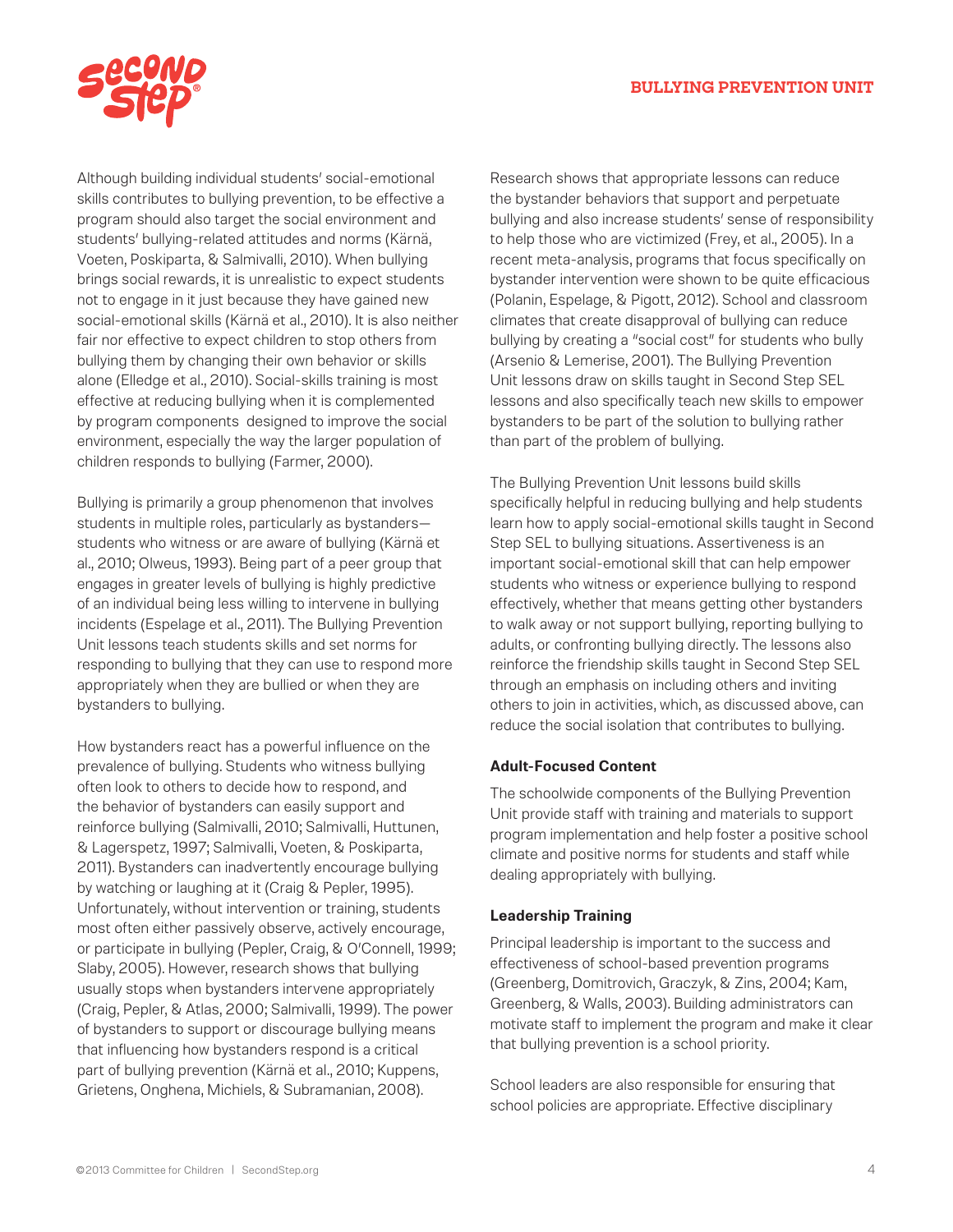

policies are an important part of bullying prevention (Ma, 2002). Studies of bullying prevention interventions have found that having rules against and consequences for bullying reduces both bullying and victimization (Farrington & Ttofi, 2009; Ttofi, Farrington, & Baldry, 2008). The Bullying Prevention Unit includes resources to help principals and ensure their schools anti-bullying policies and procedures are communicated effectively.

## **Staff Training**

Teacher and staff training is focused on raising staff awareness of bullying, support for effective teaching, and instruction on how to recognize, respond to, and report bullying situations.

Research has shown that teachers tend to underestimate the extent and severity of bullying in their school (Houndoumadi & Pateraki, 2001; Nicolaides, Toda, & Smith, 2002; Pervin & Turner, 1994), particularly in elementary schools (Bradshaw, Sawyer, & O'Brennan, 2007). A study of the Committee for Children Steps to Respect bullying prevention program in 33 elementary schools found that students reported significantly more bullying of all types than teachers did and thought bullying was a more serious problem than teachers did (Low et al., 2011). Research has shown that teachers think they intervene more often than they actually do (Newman & Murray, 2005). Similar to previous research (Rigby & Bagshaw, 2003), the Steps to Respect study also found that compared to teachers, students were much less con dent that school staff would help out in instances of bullying. These gaps between students' and teachers' perceptions can hamper bullying prevention efforts, and they highlight the importance of staff training. Training and resources in the Bullying Prevention Unit are designed to address these issues by educating teachers and other staff about how to recognize bullying so they can respond effectively.

The Bullying Prevention Unit lessons teach students to report bullying to staff. The ability of staff to intervene in bullying is strongly dependent on students' willingness to report incidents. When over 10,000 students were surveyed on responses to bullying, they reported that telling an adult at school was the second most effective strategy but only the ninth most commonly used (Davis & Nixon, 2010). Reporting is less likely when students do not believe staff take bullying seriously or do not trust staff to effectively intervene (Harris, Petrie, & Willoughby, 2002; Hoover, Oliver, & Hazler, 1992). If students trust that staff will intervene effectively, they should be more likely to report bullying. However, research shows that although most staff believe they have effective strategies for handling bullying situations, students often believe school staff interventions make bullying situations worse (Bradshaw et al., 2007; Rigby & Bagshaw, 2003; Rigby & Barnes, 2002). Taken together, these findings indicate that effective bullying prevention in schools includes educating teachers and other school staff on how to recognize the various forms of bullying and how to intervene effectively (Bradshaw et al., 2007; Espelage & Swearer, 2008).

Once students report bullying, school staff have to know how to deal appropriately with the students involved. The Bullying Prevention Unit also provides resources and specific training to help staff work effectively both with students who bully and students who are bullied.

### **Positive Relationships in the Classroom**

The relationships among students and between students and teachers affect the classroom climate and have important impacts on bullying. Healthy relationships between students and teachers, and among students, help reduce bullying and relational aggression (Kuppens et al., 2008; Swearer, 2008) and reduce students' involvement in violence (Sprott, 2004). Teachers can support student success both socially and academically through providing emotional support to students, and the effects of that emotional support are greatest for more vulnerable or higher-risk students (Battistich, Solomon, Kim, Watson, & Schaps, 1995; Sprott, 2004; Thomas, Bierman, Thompson, Powers, & Conduct Problems Prevention Research Group, 2008). Higher levels of emotional support from teachers improve students' social competence (Mashburn et al., 2008; Pianta, La Paro, Payne, Cox, & Bradley, 2002; Wilson, Pianta, & Stuhlman, 2007), reduce aggression (Buyse, Verschueren, Verachtert, & Van Damme, 2009), and produce more positive behavior with peers (National Institute of Child Health & Human Development Early Child Care Research Network, 2002). Students are also less aggressive in classrooms where teachers strongly disapprove of aggression (Gest & Rodkin, 2011).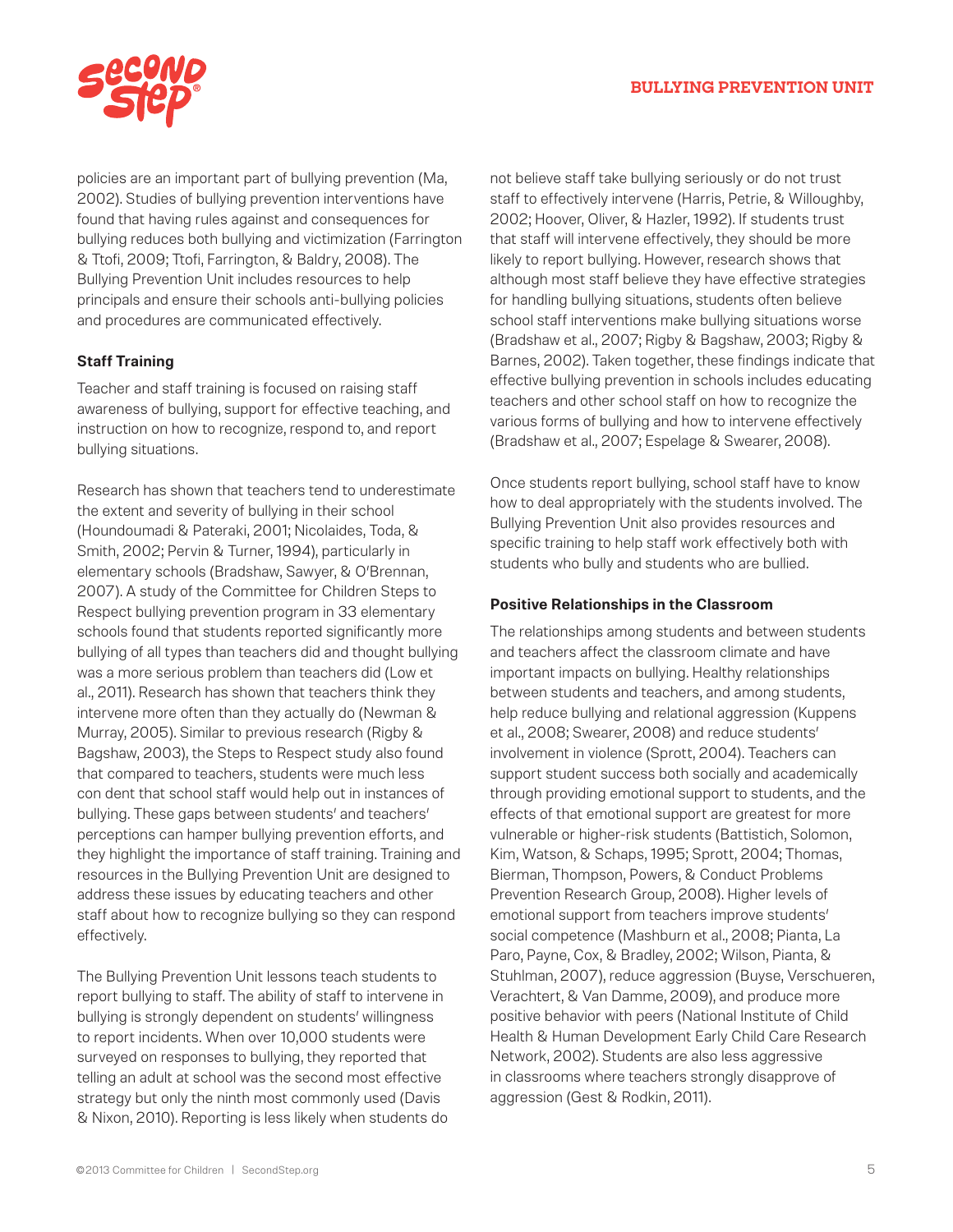

It is also important to create a classroom environment that supports help seeking on the part of students who are bullied (Leadbeater et al., 2003). The Second Step Bullying Prevention Unit encourages the development of healthy relationships and positive classroom climate through providing teachers with materials for positive relationship-building games and classroom meetings and support for both teaching and daily reinforcement of key interpersonal skills.

## **Summary**

Patterns of peer rejection and victimization that are established early can harm children's development over the long term. Comprehensive bullying prevention requires a foundation of social-emotional learning, such as that provided by Second Step SEL, combined with strategies to address the school and classroom environment, educate students and staff about bullying, teach students and staff how to respond effectively to bullying, and change student and staff norms about bullying. The Second Step Bullying Prevention Unit, combined with Second Step SEL, empowers schools to engage in comprehensive research-based bullying prevention starting in kindergarten.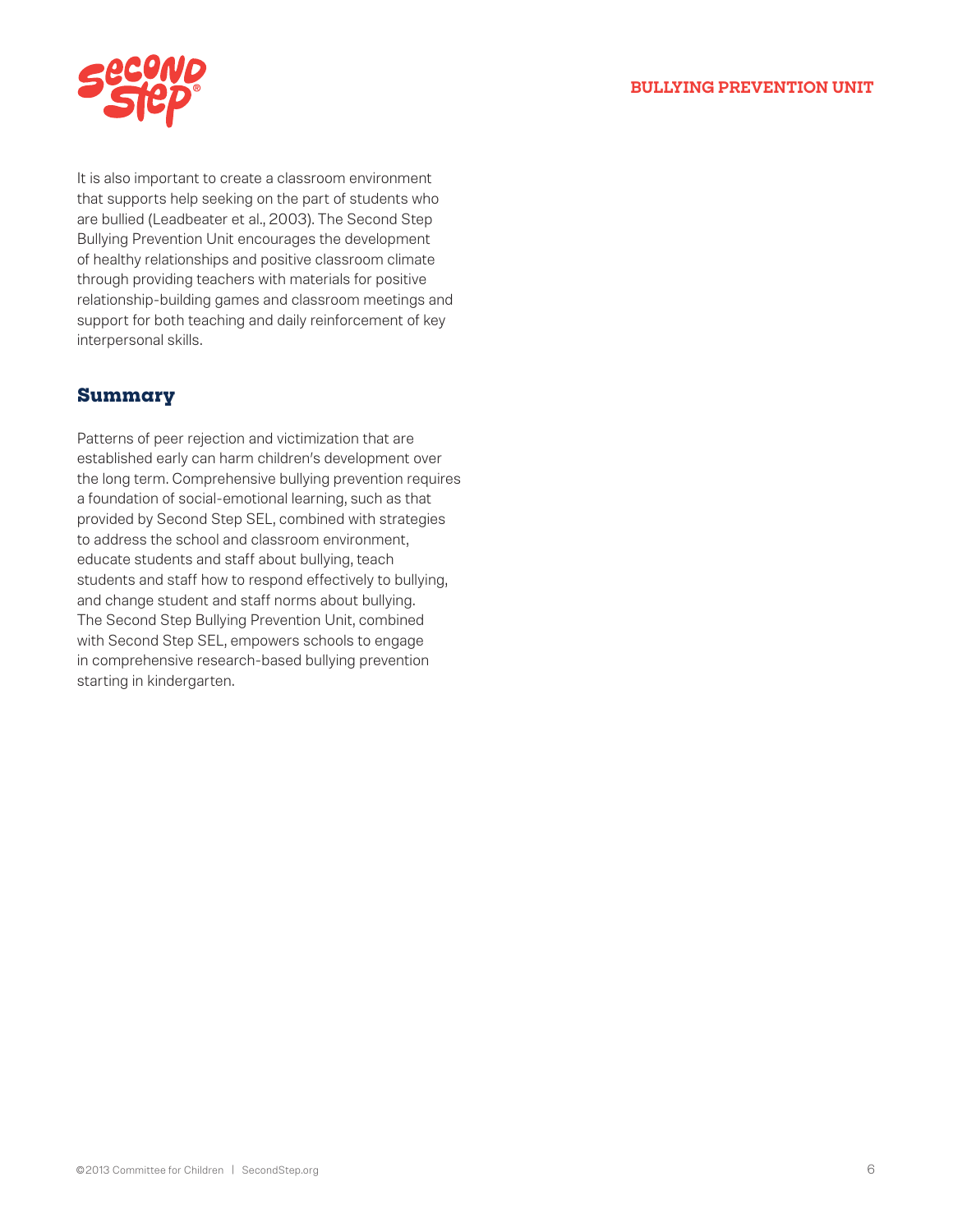

## **References**

Arsenio, W. F., Cooperman, S., & Lover, A. (2000). Affective predictors of preschoolers' aggression and peer acceptance. *Developmental Psychology, 36*, 438–448.

Arsenio, W. F., & Lemerise, E. A. (2001). Varieties of child-hood bullying: Values, emotion processes, and social competence. *Social Development, 10*(1), 59–73.

Battistich, V., Solomon, D., Kim, D., Watson, M., & Schaps, E. (1995). Schools as communities, poverty levels of student populations, and students' attitudes, motives, and performance: A multilevel analysis. *American Educational Research Journal, 32,* 627–658.

Biggam, F. H., & Power, K. G. (1999). Suicidality and the state-trait debate on problem-solving deficits: A re-examination with incarcerated young offenders. *Archives of Suicide Research, 5*(1), 27–42.

Bradshaw, C., Sawyer, A., & O'Brennan, L. (2007). Bullying and peer victimization at school: Perceptual differences between students and school staff. *School Psychology Review, 36*, 361–382.

Brown, E. C., Low, S., Smith, B. H., & Haggerty, K. P. (2011). Outcomes from a school-randomized control trial of Steps to Respect. *School Psychology Review, 40*, 423–443.

Buyse, E., Verschueren, K., Verachtert, P., & Van Damme, J. (2009). Predicting school adjustment in early elementary school: Impact of teacher-child relationship quality and relational classroom climate. *The Elementary School Journal, 110*(2), 119–141.

Carlo, G., Knight, G. P., Eisenberg, N., & Rotenberg, K. J. (1991). Cognitive processes and prosocial behaviors among children: The role of affective attributions and reconciliations. *Developmental Psychology, 27,* 456–461.

Committee for Children. (2001). *Steps to Respect: A bullying prevention program.*

Cook, C. R., Williams, K. R., Guerra, N. G., Kim, T. E., & Sadek, S. (2010). Predictors of bullying and victimization in childhood and adolescence: A meta-analytic investigation. *School Psychology Quarterly, 25*(2), 65–83.

Craig, W. M., & Pepler, D. J. (1995). Peer processes in bullying and victimization: An observational study. *Exceptionality Education Canada, 5*, 81–95.

Craig, W. M., Pepler, D. J., & Atlas, R. (2000). Observations of bullying on the playground and in the classroom. *International Journal of School Psychology, 21*, 22–36.

Crick, N. R., & Dodge, K. A. (1994). A review and reformulation of social information-processing mechanisms in children's social adjustment. *Psychological Bulletin, 115*(1), 74–101.

Davis, S., & Nixon, C. (2010). Preliminary results from the Youth Voice Research Project: Victimization & strategies. Retrieved from the Youth Voice Project: http://www.youthvoiceproject.com.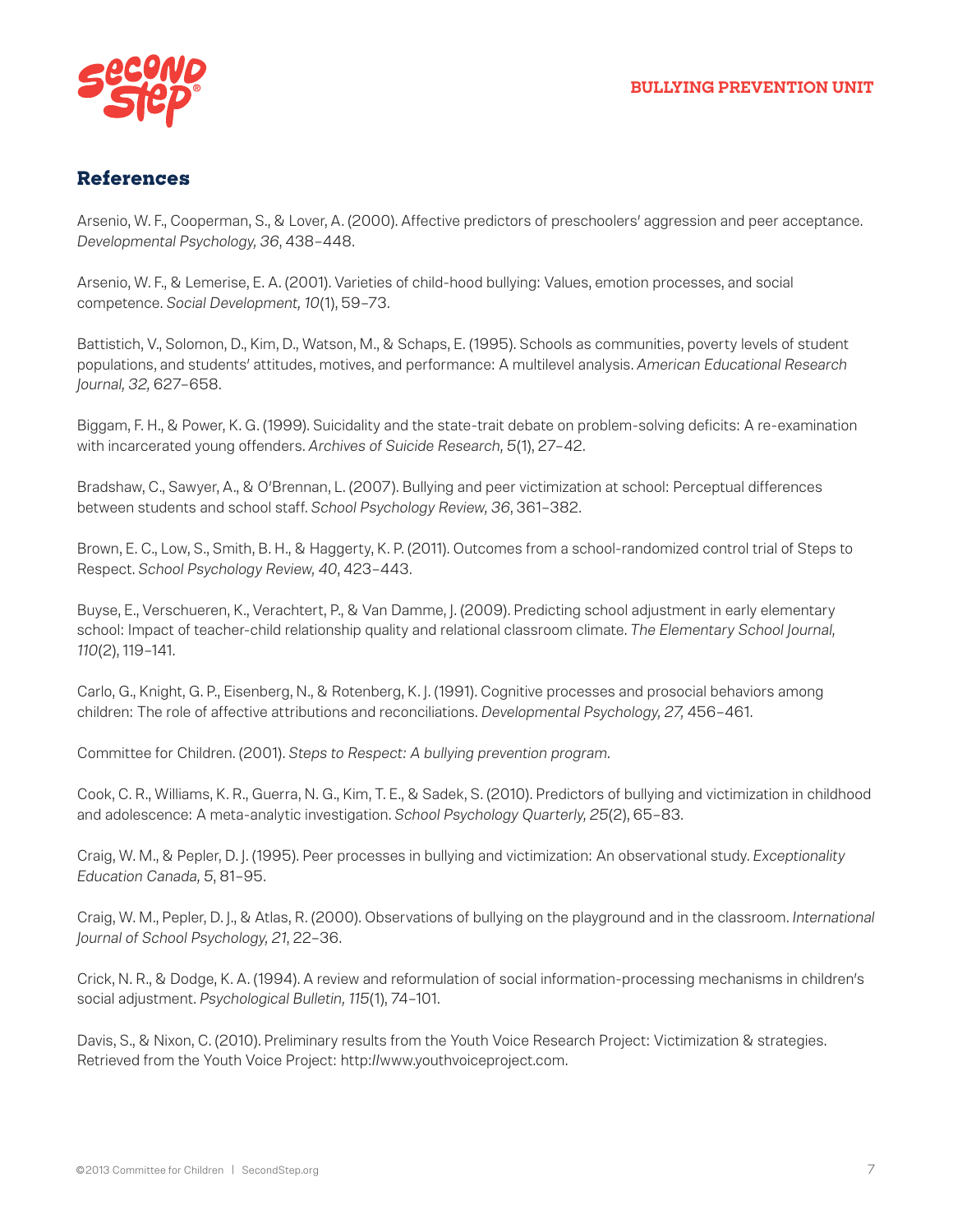

Demaray, M. K., & Malecki, C. K. (2003). Perceptions of the frequency and importance of social support by students classified as victims, bullies, and bully-victims in an urban middle school. *School Psychology Review, 32*, 471–489.

Denham, S. A. (2006). Social-emotional competence as support for school readiness: What is it and how do we assess it? Early *Education and Development, 17*(1), 57–89.

Dodge, K. A. (1993). Social-cognitive mechanisms in the development of conduct disorder and depression. *Annual Review of Psychology, 44*, 559–584.

Donohew, L., Zimmerman, R., Cupp, P. S., Novak, S., Colon, S., & Abell, R. (2000). Sensation seeking, impulsive decisionmaking, and risky sex: Implications for risk-taking and design of interventions. *Personality and Individual Differences, 28,* 1079–1091.

Eisenberg, N., Guthrie, I. K., Fabes, R. A., Reiser, M., Murphy, B. C., Holgren, R., & Losoya, S. (1997). The relations of regulation and emotionality to resiliency and competent social functioning in elementary school children. *Child Development, 68*, 295–311.

Elledge, L. C., Cavell, T. A., Ogle, N. T., Malcolm, K. T., Newgent, R. A., & Faith, M. A. (2010). History of peer victimization and children's response to school bullying. *School Psychology Quarterly, 25*(2), 129–141.

Espelage, D. L., Green, H. D., & Polanin, J. (2011). Willingness to intervene in bullying episodes among middle school students: Individual and peer-group influences. *Journal of Early Adolescence.* Advance online publication. doi: 10.1177/0272431611423017.

Espelage, D. L., Holt, M. K., & Henkel, R. R. (2003). Examination of peer-group contextual effects on aggression during early adolescence. *Child Development, 74*(1), 205–220.

Espelage, D. L., & Swearer, S. M. (2003). *Bullying in American schools: A social-ecological perspective on prevention and intervention.* Mahwah, NJ: Lawrence Erlbaum.

Espelage, D. L., & Swearer, S. M. (2008). Addressing research gaps in the intersection between homophobia and bullying. In D. L. Espelage & S. M. Swearer (Eds.), Sexual orientation, homophobia, bullying, and psychological adjustment during adolescence [Special issue]. *School Psychology Review, 37*, 155-159.

Estell, D. B., Cairns, R. B., Farmer, T. W., & Cairns, B. D. (2002). Aggression in inner-city early elementary classrooms: Individual and peer group configurations. *Merrill-Palmer Quarterly, 48*(1), 52–76.

Farmer, T. W. (2000). The social dynamics of aggressive and disruptive behavior in school: Implications for behavior consultation. *Journal of Educational & Psychological Consultation, 11*(3–4), 299–321.

Farmer, T. W., Petrin, R. A., Robertson, D. L., Fraser, D. L., Hall, C., Day, S., & Dadisman, K. (2010). Peer relations of bullies, bully-victims, and victims: The two social worlds of bullying in second-grade classrooms. *The Elementary School Journal, 110*(3), 364–392.

Farmer, T. W., & Xie, H. L. (2007). Aggression and school social dynamics: The good, the bad, and the ordinary. *Journal of School Psychology, 45,* 461–478.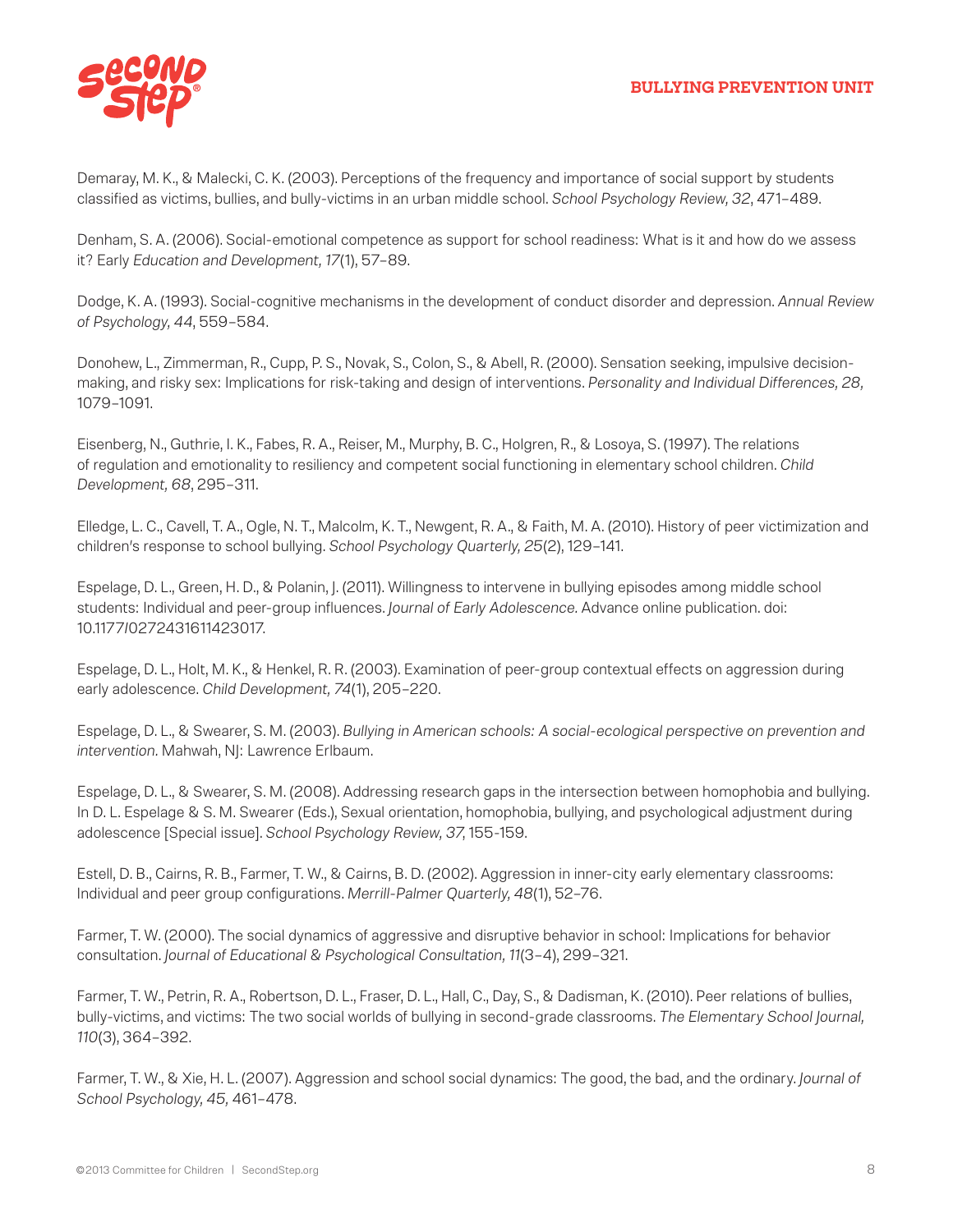

Farrington, D. P., & Ttofi, M. M. (2009). School-based programs to reduce bullying and victimization. *Campbell Systematic Reviews, 6.*

Frey, K. S., Hirschstein, M. K., Snell, J. L., Edstrom, L. V., MacKenzie, E. P., & Broderick, C. J. (2005). Reducing playground bullying and supporting beliefs: An experimental trial of the Steps to Respect program. *Developmental Psychology, 41*(3), 479–491.

Gest, S. D., & Rodkin, P. C. (2011). Teaching practices and elementary classroom peer ecologies. *Journal of Applied Developmental Psychology, 32,* 288–296.

Goldbaum, S., Craig, W. M., Pepler, D., & Connolly, J. (2007). *Developmental trajectories of victimization: Identifying risk and protective factors.* In J.E. Zins, M.J. Elias, & C.A. Maher (Eds.), *Bullying, victimization, and peer harassment: A handbook of prevention and intervention* (pp. 143–160). New York, NY: The Haworth Press.

Greenberg, M. T., Domitrovich, C. E., Graczyk, P. A., & Zins, J. E. (2004). *The study of implementation in school-based preventive interventions: Theory, research, and practice* (Final Project Report). Washington, DC: US Department of Health and Human Services, Substance Abuse and Mental Health Services Administration, Center for Mental Health Services.

Hanish, L. D., Ryan, P., Martin, C. L., & Fabes, R. A. (2005). The social context of young children's peer victimization. *Social Development, 14*(1), 2–19.

Harris, S., Petrie, G., & Willoughby, W. (2002). Bullying among 9th graders: An exploratory study. *NASSP Bulletin, 86*(630), 3–14.

Hodges, E. V. E., Boivin, M., Vitaro, F., & Bukowski, W. M. (1999). The power of friendship: Protection against an escalating cycle of peer victimization. *Developmental Psychology, 35*(1), 94–101.

Hodges, E. V. E., & Perry, D. G. (1999). Personal and interpersonal antecedents and consequences of victimization by peers. *Journal of Personality and Social Psychology, 76*, 677–685.

Hoover, J. H., Oliver, R., & Hazler, R. J. (1992). Bullying: Perceptions of adolescent victims in the Midwestern USA. *School Psychology International, 13*, 516.

Houndoumadi, A., & Pateraki, L. (2001). Bullying and bullies in Greek elementary schools: Pupils' attitudes and teachers'/ parents' awareness. *Educational Review, 53*(1), 19–26.

Izard, C. E. (2002). Translating emotion theory and research into preventive interventions. *Psychological Bulletin, 128*, 796–824.

Kam, C. M., Greenberg, M. T., & Walls, C. T. (2003). Examining the role of implementation quality in school-based prevention using the PATHS curriculum. *Prevention Science, 4*(1), 55–63.

Kärnä, A., Voeten, M., Poskiparta, E., & Salmivalli, C. (2010). Vulnerable children in varying classroom contexts: Bystanders' behaviors moderate the effects of risk factors on victimization. *Merrill–Palmer Quarterly, 56*(3), 261–282.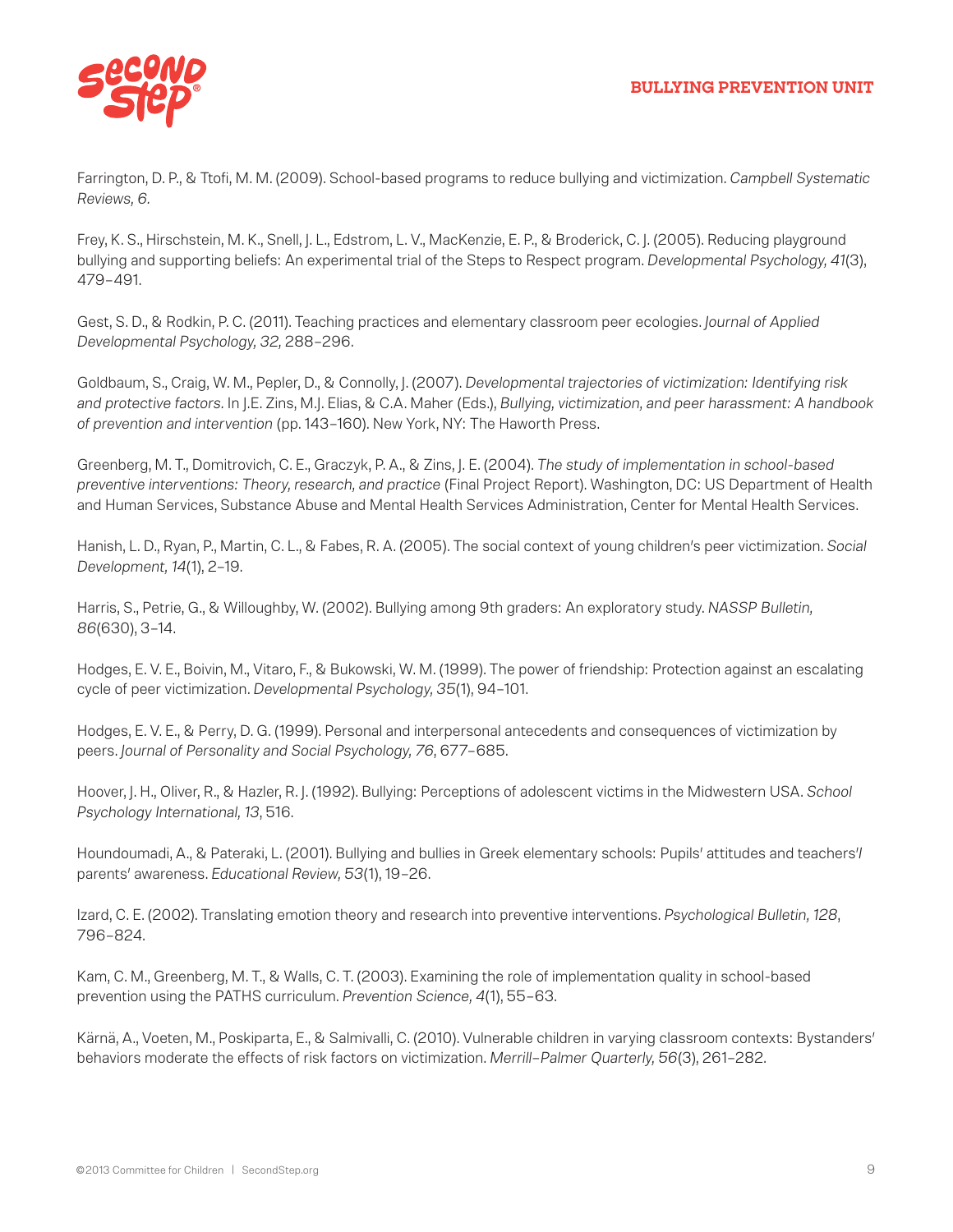

Katsurada, E. & Sugawara, A. I. (1998). The relationship between hostile attributional bias and aggressive behavior in preschoolers. *Early Childhood Research Quarterly, 13*, 623–636.

Kaukiainen, A., Bjorkqvist, K., Lagerspetz, K., Osterman, K., Salmivalli, C., Rothberg, S., & Ahlbom, A. (1999). The relationship between social intelligence, empathy, and three types of aggression. *Aggressive Behavior, 25*, 81–89.

Kochenderfer, B. J., & Ladd, G. W. (1997). Victimized children's responses to peers' aggression: Behaviors associated with reduced versus continued victimization. *Development and Psychopathology, 9*, 59–73.

Kuppens, S., Grietens, H., Onghena, P., Michiels, D., & Subramanian, S. V. (2008). Individual and classroom variables associated with relational aggression in elementary-school aged children: A multilevel analysis. *Journal of School Psychology, 46,* 639–660.

Leadbeater, B., Hoglund, W., & Woods, T. (2003). Changing contexts? The effects of a primary prevention program on classroom levels of peer relational and physical victimization. *Journal of Community Psychology, 31*(4), 397–418.

Litvack-Miller, W., MacDougall, D., & Romney, D. M. (1997). The structure of empathy during middle childhood and its relationship to prosocial behavior. *Genetic, Social, and General Psychology Monographs, 123*, 303–324.

Low, S., Smith, B. H., Brown, E. C., Fernandez, K., Hanson, K., & Haggerty, K. P. (2011). Design and analysis of a randomized controlled trial of *Steps to Respect: A school-based bullying prevention program.* In E. L. Espelage & S. M. Swearer (Eds.), *Bullying in North American schools* (pp. 278–290). New York, NY: Routledge.

Ma, X. (2002). Bullying in middle school: Individual and school characteristics of victims and offenders. *School Effectiveness and School Improvement, 13*(1), 63–89.

Mahady Wilton, M. M., Craig, W. M., & Pepler, D. J. (2000). Emotional regulation and display in classroom bullying: Characteristic expressions of affect, coping styles and relevant contextual factors. *Social Development, 9*(2), 226–245.

Mashburn, A. J., Pianta, R. C., Hamre, B. K., Downer, J. T., Barbarin, O. A., Bryant, D., . . . Early, D. M. (2008). Measures of classroom quality in prekindergarten and children's development of academic, language, and social skills. *Child Development, 79*, 732–749.

National Institute of Child Health & Human Development Early Child Care Research Network. (2002). The relation of global first grade classroom environment to structural classroom features, teacher, and student behaviors. *The Elementary School Journal, 102*(5), 367–387.

Newman, R. S., & Murray, B. J. (2005). How students and teachers view the seriousness of peer harassment: When is it appropriate to seek help? *Journal of Educational Psychology, 97*, 347–365.

Nickerson, A. B., Mele, D., & Princiotta, D. (2008). Attachment and empathy as predictors of roles as defenders or outsiders in bullying interactions. *Journal of School Psychology, 46*, 687–703.

Nicolaides, S., Toda, Y., & Smith, P. K. (2002). Knowledge and attitudes about school bullying in trainee teachers. *British Journal of Educational Psychology, 72*(1), 105–118.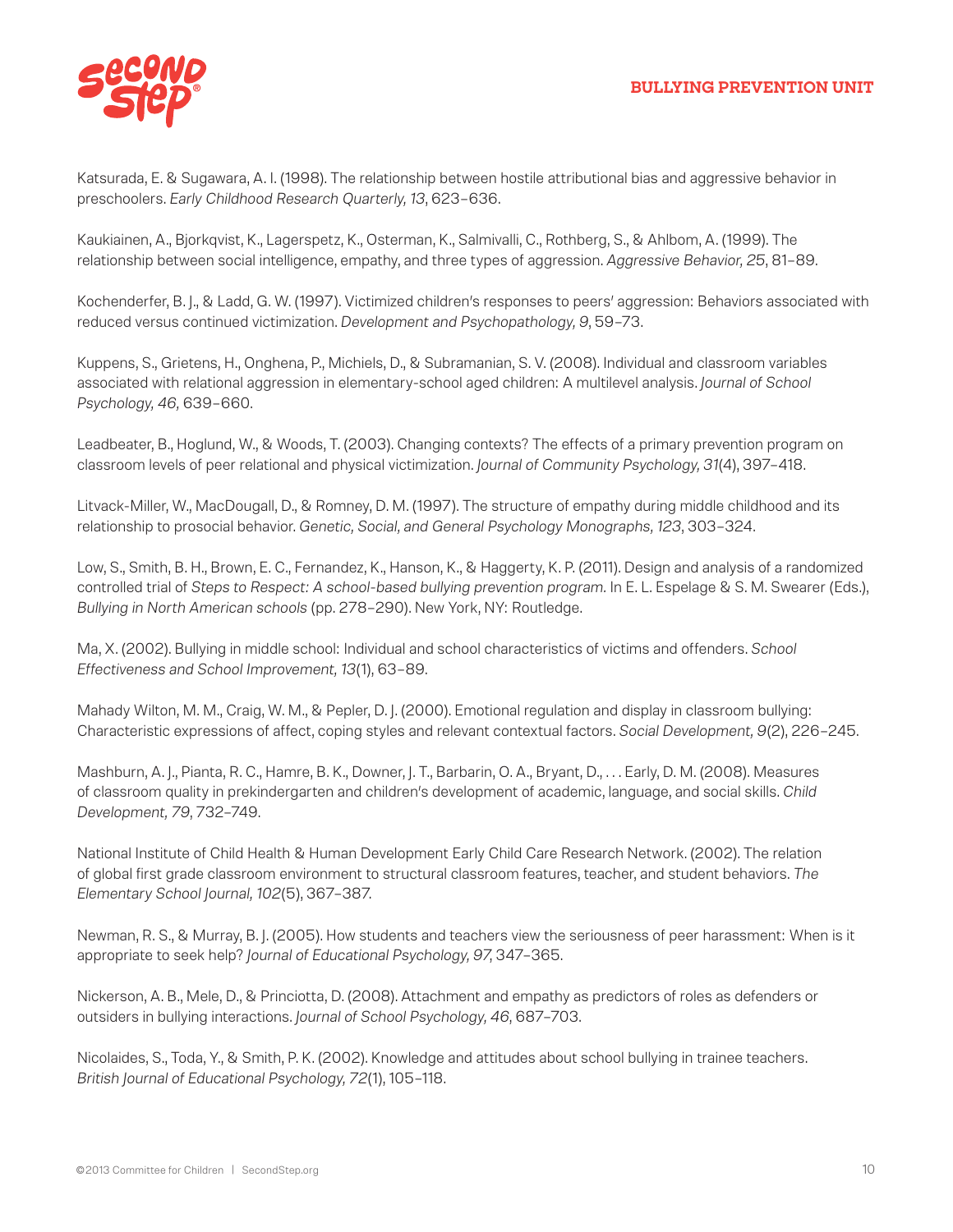

Olweus, D. (1993). *Bullying at school*. Malden, MA: Blackwell Publishers.

Pellegrini, A. D. (2002). Bullying, victimization, and sexual harassment during the transition to middle school. *Educational Psychologist, 37*(3), 151–164.

Pepler, D. J., Craig, W, & O'Connell, P. (1999). Understanding bullying from a dynamic systems perspective. In A. Slater & D. Muir (Eds.), *The Blackwell Reader in Developmental Psychology* (pp. 440–451). Oxford, England: Blackwell.

Perren, S., & Alsaker, F. (2006). Social behavior and peer relationships of victims, bully-victims, and bullies in kindergarten. *Journal of Child Psychology and Psychiatry, 47*, 45–57.

Perry, D. G., Williard, J. C., & Perry, L. C. (1990). Peers' perceptions of consequences that victimized children provide aggressors. *Child Development, 61*, 1310–1325.

Pervin, K., & Turner, A. (1994). An investigation into staff and pupils' knowledge, attitudes and beliefs about bullying in an inner city school. *Pastoral Care in Education, 12*(3), 16–22

Pianta, R. C., La Paro, K. M., Payne, C., Cox, M. J., & Bradley, R. (2002). The relation of kindergarten classroom environment to teacher, family, and school characteristics and child outcomes. *The Elementary School Journal, 102*(3), 225–238.

Polanin, J., Espelage, D. L., & Pigott, T. D. (2012). A meta-analysis of school-based bullying prevention programs' effects on bystander intervention behavior and empathy attitude. *School Psychology Review, 41*(1) 41–65.

Putallaz, M., Grimes, C. L., Foster, K. J., Kupersmidt, J. B., Coie, J. D., & Dearing, K. (2007). Overt and relational aggression and victimization: Multiple perspectives within the school setting. *Journal of School Psychology, 45*, 523–547.

Ragozzino, K., & Utne O'Brien, M. (2009). *Social and emotional learning and bullying prevention* (Issue Brief). Retrieved from http://casel.org/downloads/2009\_bullying-brief.pdf.

Rigby, K., & Bagshaw, D. (2003). Prospects of adolescent students collaborating with teachers in addressing issues of bullying and conflict in schools. *Educational Psychology, 23*, 535–546.

Rigby, K., & Barnes, D. (2002). The victimised student's dilemma: To tell or not to tell. *Youth Studies Australia, 21*(3), 33–36.

Rigby, K., & Johnson, B. (2006–07). Playground heroes: Who can stop bullying? *Greater Good Magazine, 3*(2), 14–17.

Rodkin, P. C., & Hodges, E. V. E. (2003). Bullies and victims in the peer ecology: Four questions for psychologists and school professionals. *School Psychology Review, 32*, 384–400.

Rubin, K. H., Bream, L., & Rose-Krasnor, L. (1991). Social problem solving and aggression in childhood. In D. J. Pepler & K. H. Rubin (Eds.), *The development and treatment of childhood aggression* (pp. 219–248). Hillsdale NJ: Lawrence Erlbaum Associates.